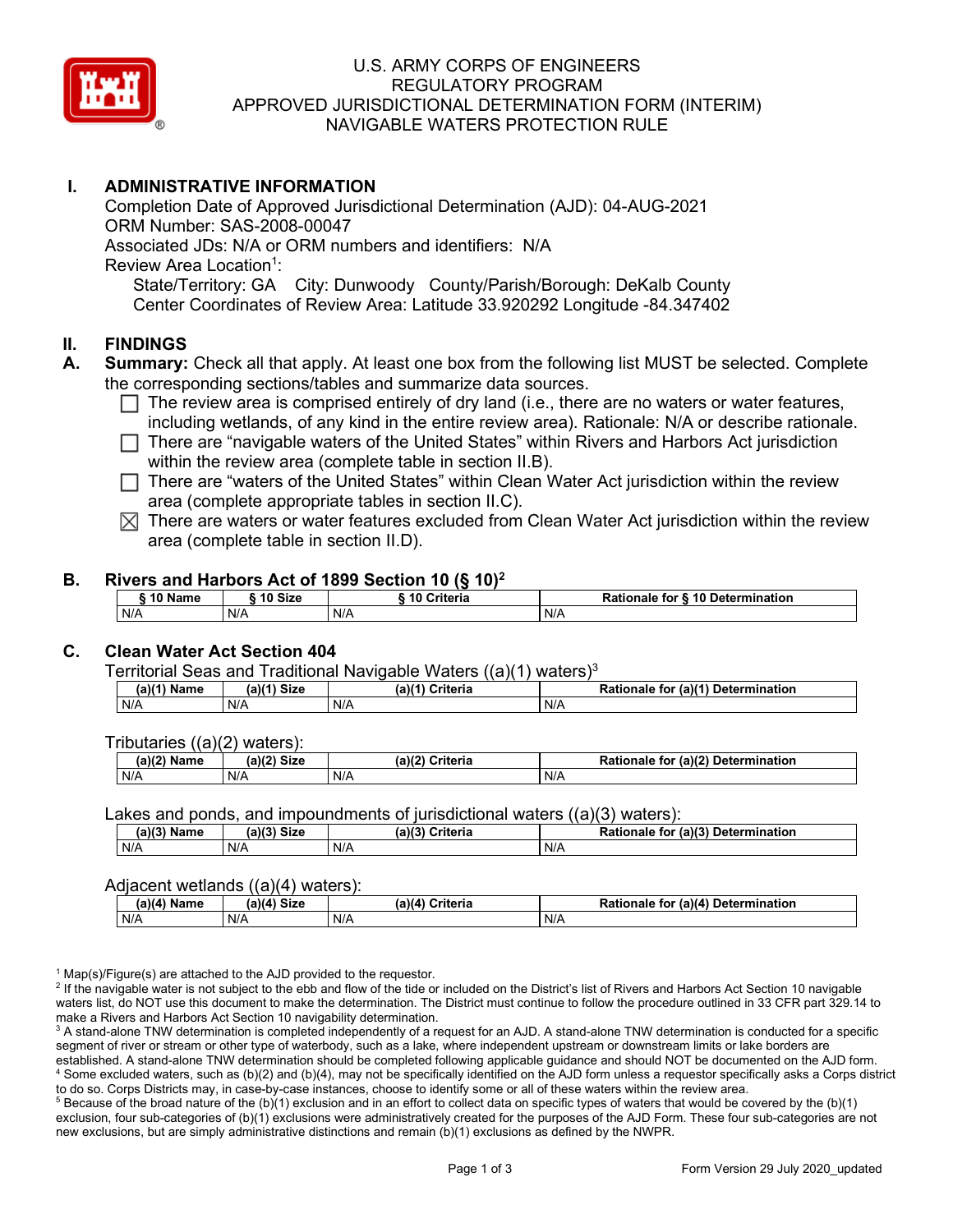

### U.S. ARMY CORPS OF ENGINEERS REGULATORY PROGRAM APPROVED JURISDICTIONAL DETERMINATION FORM (INTERIM) NAVIGABLE WATERS PROTECTION RULE

# **D. Excluded Waters or Features**

Excluded waters  $((b)(1) - (b)(12))^4$ :

| l Exclusion Name丨 Exclusion Size |              | Exclusion <sup>5</sup>      | <b>Rationale for Exclusion Determination</b>                                                                 |
|----------------------------------|--------------|-----------------------------|--------------------------------------------------------------------------------------------------------------|
| Wetland A                        | $0.12$ acres | (b)(1) Non-adjacent wetland | l Subiect feature does not meet anv of the definitions for<br>adjacency established under 33 CFR 328.3(c)(1) |

## **III. SUPPORTING INFORMATION**

- **A. Select/enter all resources** that were used to aid in this determination and attach data/maps to this document and/or references/citations in the administrative record, as appropriate.
	- This information *is* sufficient for purposes of this AJD. **\_X\_** Information submitted by, or on behalf of, the applicant/consultant: *Individual Permit Extension Request (SAS-2008-00047); High Street Development Project; DeKalb County, Georgia, dated June 11, 2021, and received via email on July 20, 2021.*  Rationale: *N/A*
	- **Lata sheets prepared by the Corps: Title(s) and/or date(s). X** Photographs: *Historic aerial imagery contemporary with the*
	- **\_X\_** Photographs: *Historic aerial imagery contemporary with the construction of Hammond Drive Images dated 1968, 1972, & 1978 (accessed: [historicaerials.com](https://historicaerials.com)); site photos submitted February 19, 2021, and photos included in June 11, 2021 Extension Request.*  **\_\_\_** Corps Site visit(s) conducted on: *Date(s).*
	- **\_\_\_** Previous Jurisdictional Determinations (AJDs or PJDs): *N/A.*
	- **\_X\_** Antecedent Precipitation Tool: *provide detailed discussion in Section III.B.*
	- **\_\_\_** USDA NRCS Soil Survey: *Title(s) and/or date(s).*
	- **\_\_\_** USFWS NWI maps: *Title(s) and/or date(s).*
	- **\_\_\_** USGS topographic maps: *Title(s) and/or date(s).*

#### **Other data sources used to aid in this determination:**

| Data Source (select)       | Name and/or date and other relevant information                                                 |
|----------------------------|-------------------------------------------------------------------------------------------------|
| <b>USGS Sources</b>        | $N/A$ .                                                                                         |
| <b>USDA Sources</b>        | $N/A$ .                                                                                         |
| <b>NOAA Sources</b>        | $N/A$ .                                                                                         |
| <b>USACE Sources</b>       | National Regulatory Viewer, South Atlantic Division, including 3DEP Digital Elevation Model and |
|                            | 3DEP Hillshade data layers.                                                                     |
| State/Local/Tribal Sources | $N/A$ .                                                                                         |
| <b>Other Sources</b>       | DeKalb County Parcel Viewer, including flood hazard layers; Fulton County Property map View,    |
|                            | including aerial topographic layer                                                              |

 the APT, which used data available from GA Weather Stations within proximity of the review area the **B. Typical year assessment(s):** The site delineation was conducted on February 9, 2021. According to conditions in DeKalb County were normal at the time of the delineation. These data are based on a projected 30-day rolling average of precipitation documented within the 30th and 70th percentile of the

 $1$  Map(s)/Figure(s) are attached to the AJD provided to the requestor.

<sup>&</sup>lt;sup>2</sup> If the navigable water is not subject to the ebb and flow of the tide or included on the District's list of Rivers and Harbors Act Section 10 navigable waters list, do NOT use this document to make the determination. The District must continue to follow the procedure outlined in 33 CFR part 329.14 to make a Rivers and Harbors Act Section 10 navigability determination.

make a Rivers and Harbors Act Section 10 navigability determination.<br><sup>3</sup> A stand-alone TNW determination is completed independently of a request for an AJD. A stand-alone TNW determination is conducted for a specific established. A stand-alone TNW determination should be completed following applicable guidance and should NOT be documented on the AJD form.<br><sup>4</sup> Some excluded waters, such as (b)(2) and (b)(4), may not be specifically iden to do so. Corps Districts may, in case-by-case instances, choose to identify some or all of these waters within the review area. segment of river or stream or other type of waterbody, such as a lake, where independent upstream or downstream limits or lake borders are<br>established. A stand-alone TNW determination should be completed following applicab

 $5$  Because of the broad nature of the (b)(1) exclusion and in an effort to collect data on specific types of waters that would be covered by the (b)(1) exclusion, four sub-categories of (b)(1) exclusions were administratively created for the purposes of the AJD Form. These four sub-categories are not new exclusions, but are simply administrative distinctions and remain (b)(1) exclusions as defined by the NWPR.